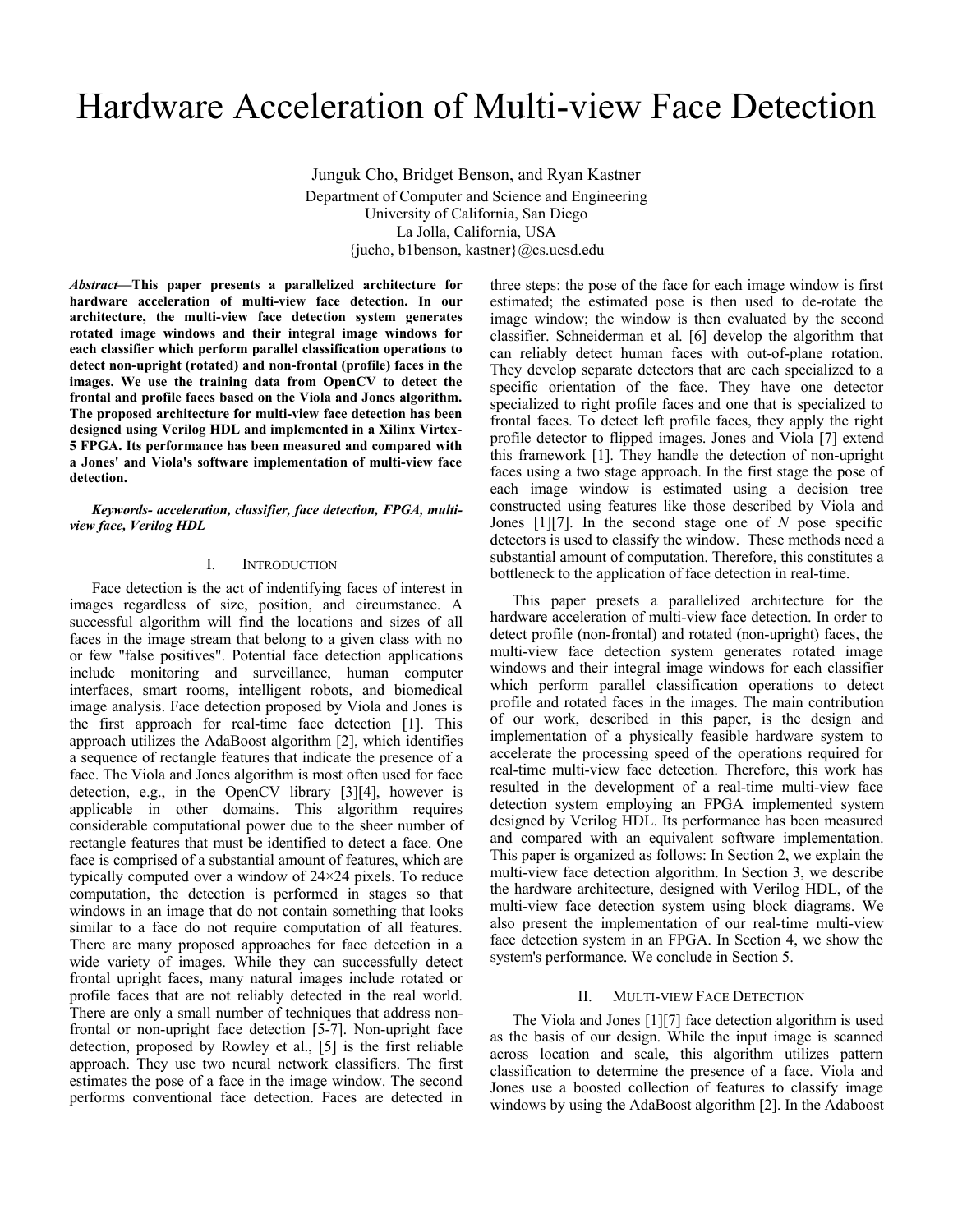algorithm, a set of weak binary classifiers is learned from a training set. Each classifier is a simple feature made up of rectangular sums followed by a threshold as shown in Fig. 1. The simple features are designed to easily detect an edge or a line of the face. Viola and Jones [7] define the value of a tworectangle feature as the difference between the sums of the pixels within two rectangular regions. Viola and Jones consider the two-rectangles as having the same size and shape and being horizontally or vertically adjacent, but we consider the tworectangles as one small rectangle (gray) on top of a rectangle twice as large (covered by the white and gray areas). The advantage of representing the rectangular regions as having different sizes becomes apparent for the three and four rectangle features as these features can now be represented by 2 or 3 rectangles respectively which reduce the number of references needed to define the feature. Computation of rectangle features can be accelerated using an intermediate image representation called the integral image [1]. The integral image at location  $(x, y)$  contains the sum of the pixels above and to the left of  $(x, y)$ . Using the integral image, any rectangle feature, at any scale or location, can be evaluated in constant time [1]. In order to improve computational efficiency and also reduce false positive rate, classification is divided into a cascade of classifiers. An image window is passed from one classifier in the cascade to the next as long as each classifier classifiers the window as a face. The threshold of each classifier is set to yield a high detection rate. Each stage of the cascade consists of several classifiers. Early stages have fewer classifiers while later ones have more so that easy non-face regions are quickly discarded. The window exits the cascade if it passes all stages or fails any stage. A face is detected if a window passes all stages.



Figure 1. Example rectangle features shown relative to the enclosing detection window. The sum of the pixels which lie within the white rectnagles are subtracted from the sum of pixels which lie within the gray rectangles.

In order to detect non-upright (rotated) faces, the space of poses is divided into various classes and trained to create different detectors for each pose class by Viola and Jones [7]. In order to avoid the computational expense of having to evaluate every detector on every window in the input image, Jones and Viola use a two stage approach which first estimates the pose of the face in the window and then evaluates only the detector trained on that pose. When the pose estimator is evaluated on a non-face window, its output can be considered random. Any detector chosen to evaluate on a non-face window should return false. In Jones' and Viola's try-all-poses approach they do not use a pose estimator and try all *N* pose specific detectors. Jones and Viola [7] found their try-all-poses approach is more accurate than their two stage approach, but is about 5 times slower. The frontal face detector from Viola and Jones handles approximately  $\pm 15$  degrees of in-plane rotation [7]. Given this, they trained 12 different detectors for frontal faces in 12 different rotation classes. Each rotation class covers 30 degrees of in-plane rotation so that together, the 12 detectors cover the full 360 degrees of possible rotations. In practice, they only needed to train 3 detectors: one for 0 degrees (which covers -15 degrees to 15 degrees of rotation), one for 30 degrees (which covers 15 degrees to 45 degrees), and one for 60 degrees (which covers 45 degrees to 75 degrees). Because the features we use can be rotated 90 degrees, any detector can also be rotated 90 degrees. So a frontal face detector trained at 0 degrees of rotation can be rotated to yield a detector for 90 degrees, 180 degrees, and 270 degrees. The same trick can be used for the 30 degree and 60 degree detectors to cover the remaining rotation classes. In order to detect non-frontal (profile) faces, the same method for rotated face detection is used. Jones and Viola [7] used the two stage approach which first classifies an image window as left or right profile and then evaluates only the detector trained on that pose. To create a left profile detector, all features of the right profile detector are simply flipped.

### III. HARDWARE ARCHITECTURE / IMPLEMENTATION

We proposed a parallelized architecture of the hardware acceleration for real-time multi-view face detection. Figure 2 shows the overview of the proposed architecture for multi-view face detection. It consists of seven modules: image interface, frame grabber, image store, image scaler, Haar classifier, display, and DVI interface [8]. The image interface and DVI interface are implemented using ASIC custom chips with the FPGA board. The others are designed using Verilog HDL and implemented in an FPGA in order to perform face detection in real-time.



Figure 2. Block diagram of proposed multi-view face detection system.

The frame grabber module generates the control signals for the image interface, and transfers images and sync signals from the image interface module to all of the modules of the face detection system. The image store module stores the image data arriving from the frame grabber module frame by frame. The images are scaled down based on a scale factor (1.2) by the image scaler module. We use a nearest neighbor interpolation algorithm with a factor of 1.2. The scaler module for  $320 \times 240$ pixel images has 14 scale factors  $(1.2<sup>0</sup> \sim 1.2<sup>13</sup>)$ , the scaler module for 640×480 pixel images has 18 scale factors  $(1.2<sup>0</sup>~1.2<sup>17</sup>)$  [8]. The image scaler module generates and transfers the address of the BRAMs containing a frame image in the image store module to request image data according to a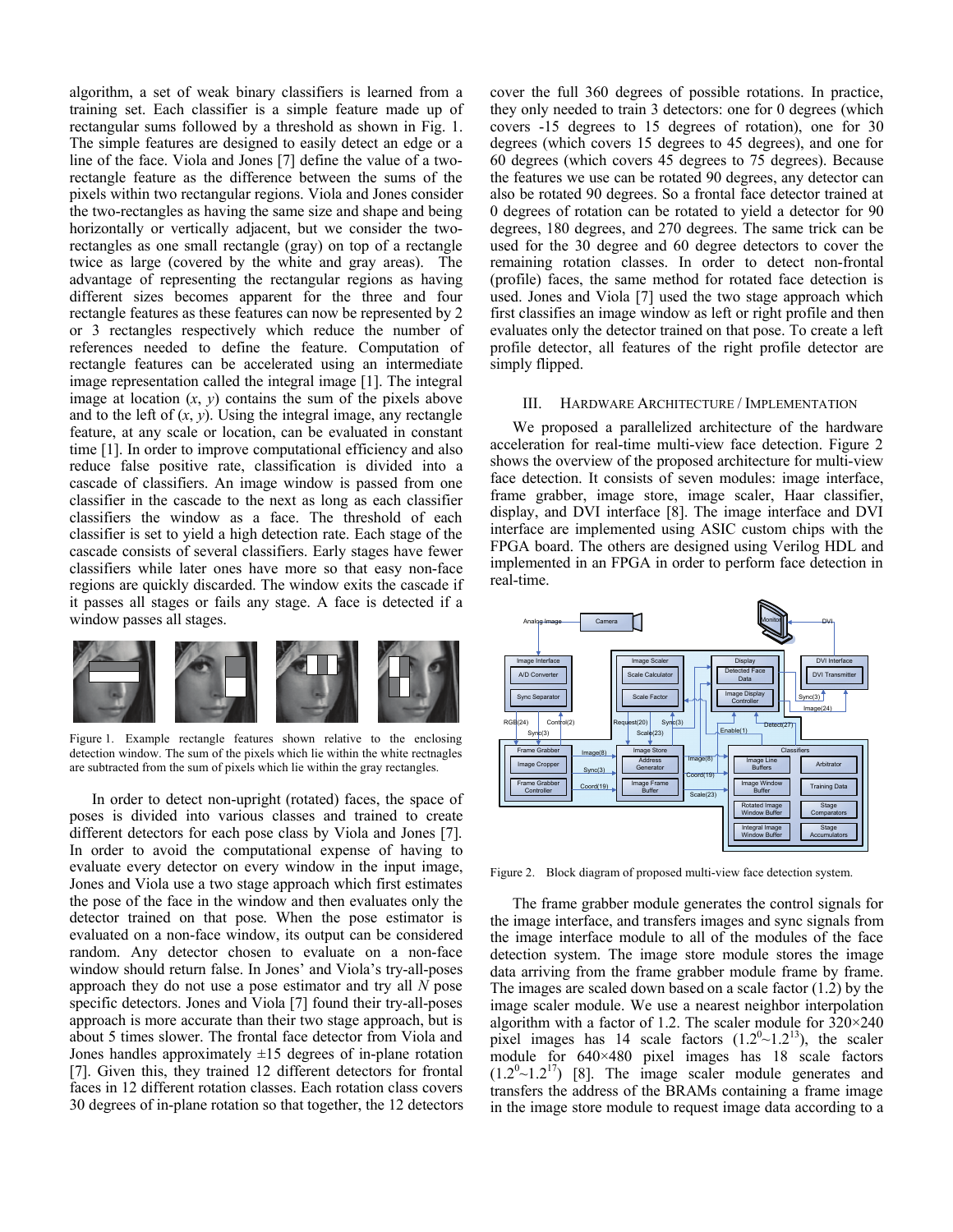scale factor. The image store module transfers a pixel data to the classifier module based on the address of BRAMs required from the image scaler module. The display module stores the information of the detected faces obtained from the classifier module, and displays white squares on the faces in the image sequence. The Digital Visual Interface (DVI) specification is applied to display the processed image sequence to the LCD monitor through a DVI transmitter in the DVI interface module. This module generates the sync signals and image data for the DVI transmitter.

The classifiers module performs the classification for the multi-view face detection. It is the critical module of the whole multi-view face detection system. This module consists of the image line buffers, image window buffer, rotated image window buffers, and integral image window buffers to generate the integral image windows for each classifier, classifiers, stage accumulators, stage comparators, feature training data, stage training data, and arbitrator to perform the classification as shown in Fig. 3.



Figure 3. Block diagram of the classifiers module.

In this paper we implement the try-all-poses approach instead of a two stage system to ensure high accuracy of detection. In order to avoid the computational expense of having to evaluate every detector on every window in the input image, we design and implement a parallel architecture of multiple detectors for multi-view face detection in real-time. In order to detect the up-right (rotated) faces, we first de-rotate the image window obtained from the *m*×*m* (29×29) image window, where  $m = \sqrt{n^2 + n^2}$ , to generate the  $n \times n$  (20×20) rotated image windows about all directions, and then generate the  $n \times n$ (20×20) integral image windows using the  $n \times n$  (20×20) rotated image windows for each classifier.

The integral image generation requires substantial computation. It may take a long latency delay every frame. In order to reduce memory access and processing time, we

propose a specific architecture for the integral image generation [8]. This architecture stores the necessary pixels for processing each pixel and its neighboring pixels together. The image line buffers store some parts of the image. The image line buffers use dual port BRAMs where the number of BRAMs (*m*-1) is the same as that of the row-1  $(29-1=28)$  in the image window buffer. Each dual port BRAM can store one line of an image. Thus, the *x*-coordinates of the pixels can be used as the address for the dual port BRAM.

The image window buffer stores pixel values moving from the image line buffers. Since pixels of an image window buffer are stored in registers, it is possible to access all pixels in the image window buffer simultaneously to generate the rotated image windows. Since the de-rotation of each rotated image window is performed by using the pre-calculated pixel mapping information, using a nearest neighbor interpolation algorithm, the latency of the rotation of the image window takes only one clock cycle. The pixels of a rotated image buffers are stored in registers. The integral image window buffers calculate the integral images of each rotated image buffer. There are two steps to calculate the integral images. The first calculates the accumulated values of each column of the rotated image window buffer. It takes *n*/2 (20/2=10) clock cycles using two accumulators. The second calculates the accumulated values of each row using the accumulated values of each column of the rotated image window buffer. It takes another *n*/2 (20/2=10) clock cycles. With these operations, the integral image windows are calculated from the rotated image window buffers. The total latency of the integral image generation takes *n* (20) clock cycles. These operations are processed with the classifications processing in the classifiers at the same time. Since the integral images which are currently calculated in the rotated image window buffer are for the classifications in the next position, it can save the latency time of the integral image generation.

We design and implement multiple classifiers for multiview face detection. These classifiers work in parallel. The classifier has its own integral image window buffer which is generated from the rotated image buffer. In order to detect nonupright (rotated) faces, we deal with all rotation covering [-  $180^\circ$ ,  $180^\circ$ ]. However, while standing, a person can tilt his or her head by  $[-45^\circ, 45^\circ]$  [9]. Since the frontal face detector from Viola and Jones handles approximately  $\pm 15$  degrees of in-plane rotation, 12 detectors cover all rotation as  $[-180^\circ, 180^\circ]$ , and 3 detectors cover the rotation as  $[-45^\circ, 45^\circ]$ . Thus, to detect faces of a standing person, 3 detectors are sufficient. Each detector use the training data for frontal face detection and each integral image window from the 0 degree, 30 degree, and -30 degree rotated image window, respectively. In order to detect nonfrontal (profile) faces, we use a right profile detector with the integral image window from the 0 degree rotated image window. To detect a left profile faces, we simply flipped the 0 degree rotated image window to generate the integral image window for the left profile detector. The profile detectors handle out-of-plane rotations for about 3/4 view to full profile. Since the frontal upright detector handles faces from about left 3/4 view to right 3/4 view, the three detectors, right profile, frontal upright, and left profile detectors, combine to handle the full range of upright faces from left profile to right profile.